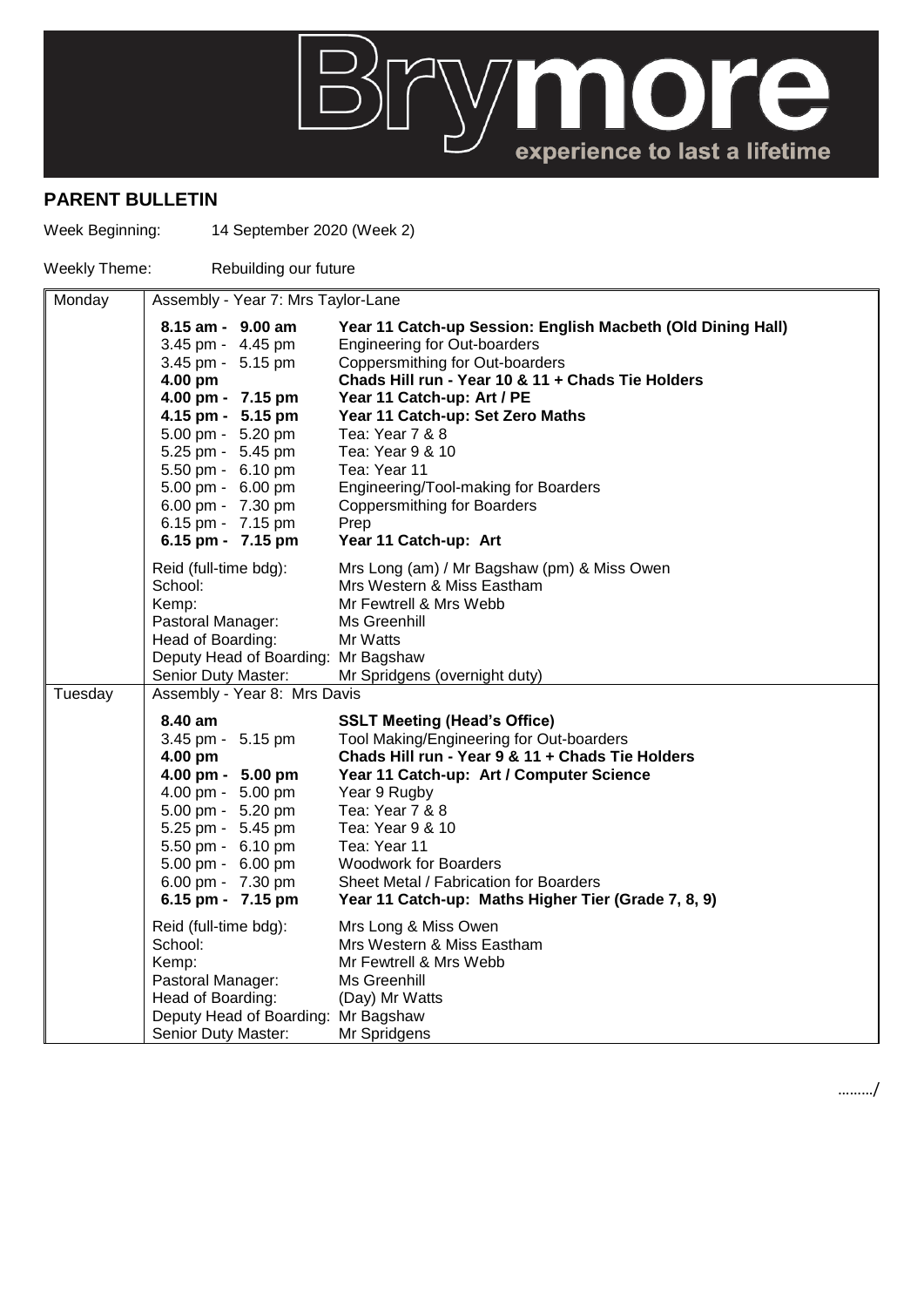| Wednesday | Assembly - Year 9: Mrs Davis        |                                                                                    |  |
|-----------|-------------------------------------|------------------------------------------------------------------------------------|--|
|           | AM                                  | School Photographs - Years 7, 9, 11 + new students -<br>(School House Common Room) |  |
|           | 8.15 am - 9.00 am                   | Year 11 Catch-up: Science                                                          |  |
|           | 3.45 pm - 4.45 pm                   | Archery for Out-boarders                                                           |  |
|           | 3.45 pm - 5.15 pm                   | <b>Blacksmithing for Out-boarders</b>                                              |  |
|           | 4.00 pm                             | Chads Hill run - Year 9, 10 & 11                                                   |  |
|           | 4.00 pm - 5.00 pm                   | Year 7 & 8 Rugby (Mr Williams & Mr Lines)                                          |  |
|           | 4.00 pm - 5.00 pm                   | Year 11 Catch-up: DT                                                               |  |
|           | 5.00 pm - 5.20 pm                   | Tea: Year 7 & 8                                                                    |  |
|           | 5.25 pm - 5.45 pm                   | Tea: Year 9s & 10                                                                  |  |
|           | 5.50 pm - 6.10 pm                   | Tea: Year 11                                                                       |  |
|           | 5.00 pm - 6.00 pm                   | Archery for Boarders                                                               |  |
|           | 6.15 pm - 7.15 pm                   | Prep                                                                               |  |
|           | 6.00 pm - 7.30 pm                   | <b>Blacksmithing for Boarders</b>                                                  |  |
|           | 7.30 pm - 8.30 pm                   | <b>Young Farmers Club</b>                                                          |  |
|           | 8.00 pm                             | Athletics (By invitation)                                                          |  |
|           |                                     |                                                                                    |  |
|           | Reid (full-time bdg):               | Mrs Long & Lady Warren<br>Mrs Western & Miss Eastham                               |  |
|           | School:                             | Mr Bagshaw & Mrs Webb                                                              |  |
|           | Kemp:<br>Pastoral Manager:          | Ms Greenhill                                                                       |  |
|           | Head of Boarding:                   | Mr Watts                                                                           |  |
|           | Deputy Head of Boarding: Mr Bagshaw |                                                                                    |  |
|           | Senior Duty Master:                 | Mr Spridgens                                                                       |  |
| Thursday  | Assembly - Year 10: Mrs Davis       |                                                                                    |  |
|           |                                     |                                                                                    |  |
|           | 3.45 pm - 5.15 pm                   | Woodwork for Out-boarders                                                          |  |
|           | TIME TBC                            | <b>Bike Track</b>                                                                  |  |
|           | 4.00 pm                             | Chads Hill run - Year 8, 9, 10 & 11                                                |  |
|           | 4.00 pm - 5.00 pm                   | Year 11 Catch-up: Maths / Rugby for the Rugby Squad                                |  |
|           | 4.00 pm - 5.00 pm                   | Year 10 & 11 Rugby (Mr Williams & Mr Spridgens)                                    |  |
|           | 5.00 pm - 5.20 pm                   | Tea: Year 7 & 8                                                                    |  |
|           | 5.25 pm - 5.45 pm                   | Tea: Year 9 & 10                                                                   |  |
|           | 5.50 pm - 6.10 pm                   | Tea: Year 11                                                                       |  |
|           | 6.00 pm - 7.00 pm                   | Green Woodworking for Boarders                                                     |  |
|           | 6.15 pm - 7.15 pm                   | Prep                                                                               |  |
|           | 6.15 pm - 7.15 pm                   | Year 11 Catch-up: Maths Walk & Talk                                                |  |
|           | 7.30 pm - 9.00 pm                   | Ropes/Fitness (By invitation)Football - MUGA                                       |  |
|           | Reid (full-time bdg):               | Mrs Long & Miss Owen                                                               |  |
|           | School:                             | Mrs Western & Miss Eastham                                                         |  |
|           | Kemp:                               | Mr Fewtrell & Mrs Webb                                                             |  |
|           | Pastoral Manager:                   | Ms Greenhill                                                                       |  |
|           | Duty Master:                        | Mr Ashton                                                                          |  |
|           | Head of Boarding:                   | Mr Watts                                                                           |  |
|           | Deputy Head of Boarding: Mr Bagshaw |                                                                                    |  |
|           | Senior Duty Master:                 | Mr Spridgens                                                                       |  |
|           |                                     |                                                                                    |  |